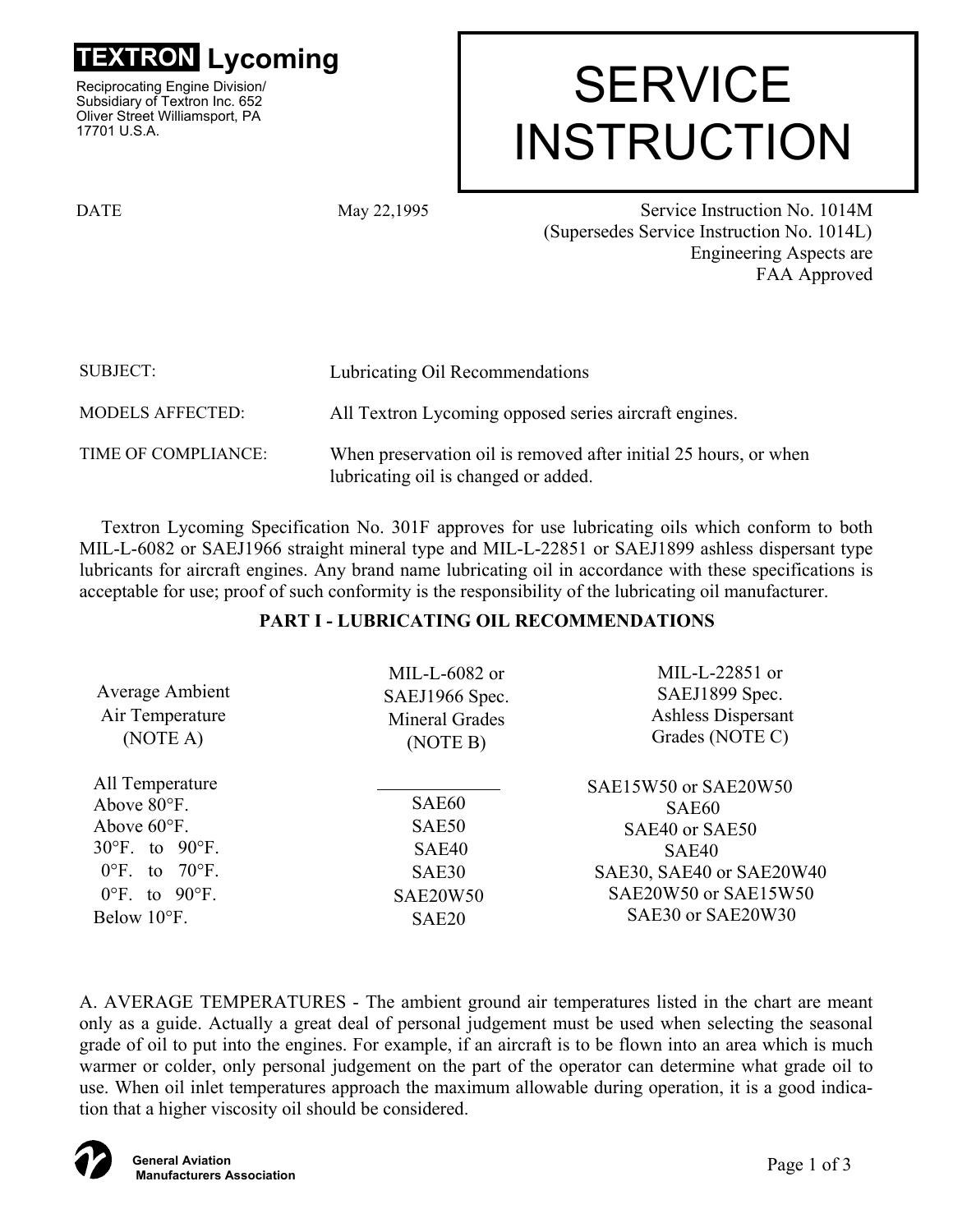B. MINERAL GRADES - Included in this classification are aviation-grade, mineral lubricating oils. The SAE straight mineral grades, 20,30,40,50 and 60, shown in the chart, are the equivalent to Commercial Grades 55,65,80,100 and 120, and to Military Grades 1040,1065,1080,1100 and 1120 respectively. This classification also includes a multiviscosity 20W50 oil.

C. ASHLESS DISPERSANT GRADES - This classification contains additives, one of which has a viscosity stabilizing effect, which removes the tendency of the oil to thin out at high oil temperatures and thicken at low oil temperatures. The additives in these oils extend operating temperature range, improve cold engine starting and lubrication of the engine during the critical warm-up period, thus permitting flight through wider ranges of climatic changes without the necessity of changing oil. The ashless dispersant grades are recommended for aircraft engines subjected to wide variations of ambient temperature particularly the turbocharged series engines which requires oil to activate the various turbo controllers. The SAE Grades 30,40,50 and 60 shown on the chart are equivalent to grades of 65, 80,100 and 120 respectively. It must not be presumed however, that these oils will alleviate all of the problems encountered in extremely cold environments (below  $+10^{\circ}$ F.). At these temperatures preheating of the engine and oil supply tank will be required regardless of the type of oil used.

# **PART II - OIL RECOMMENDATIONS FOR ENGINE OPERATION AND BREAK-IN**

A. All turbocharged engines must be broken-in and operated with ashless dispersant oil only.

B. O-320-H; O/LO-360-E series engines may be operated using either straight mineral oil or ashless oil. However, if the engine is delivered with ashless dispersant oil, it must remain on ashless dispersant oil. The Textron Lycoming oil additive P/N LW-16702 must be added to the O-320-H and O/LO-360-E engines at airframe installation, and every 50 hours thereafter or at every oil change. This lubrication recommendation supersedes the lubrication recommendations in Service Instruction No. 1392.

## **NOTE**

If it is determined that a FAA approved lubricating oil being used contains, in the proper amount, an oil additive equivalent to LW-16702, the provisions of this Service Instruction are met.

C. In all IGSO-480 and IGSO-540 series engines equipped with Simmonds fuel injection systems, it is allowable to use SAE50 or SAE60 grade lubricant providing the engine oil pressure does not exceed the limits set forth in the Operator's Manual.

D. All other engines must be operated on mineral oil during the first 50 hours of operation, or until oil consumption has stabilized. LW-16702 additive may be used. If an ashless dispersant oil is used in a new engine, or a newly overhauled engine, high oil consumption might possibly be experienced. The additives in some of these ashless dispersant oils may retard the break-in of the piston rings and cylinder walls. This condition can be avoided by the use of mineral oil until normal oil consumption is obtained, then change to the ashless dispersant oil. Mineral oil must also be used following the replacement of one or more cylinders or until the oil consumption has stabilized.

Page 2 of 3